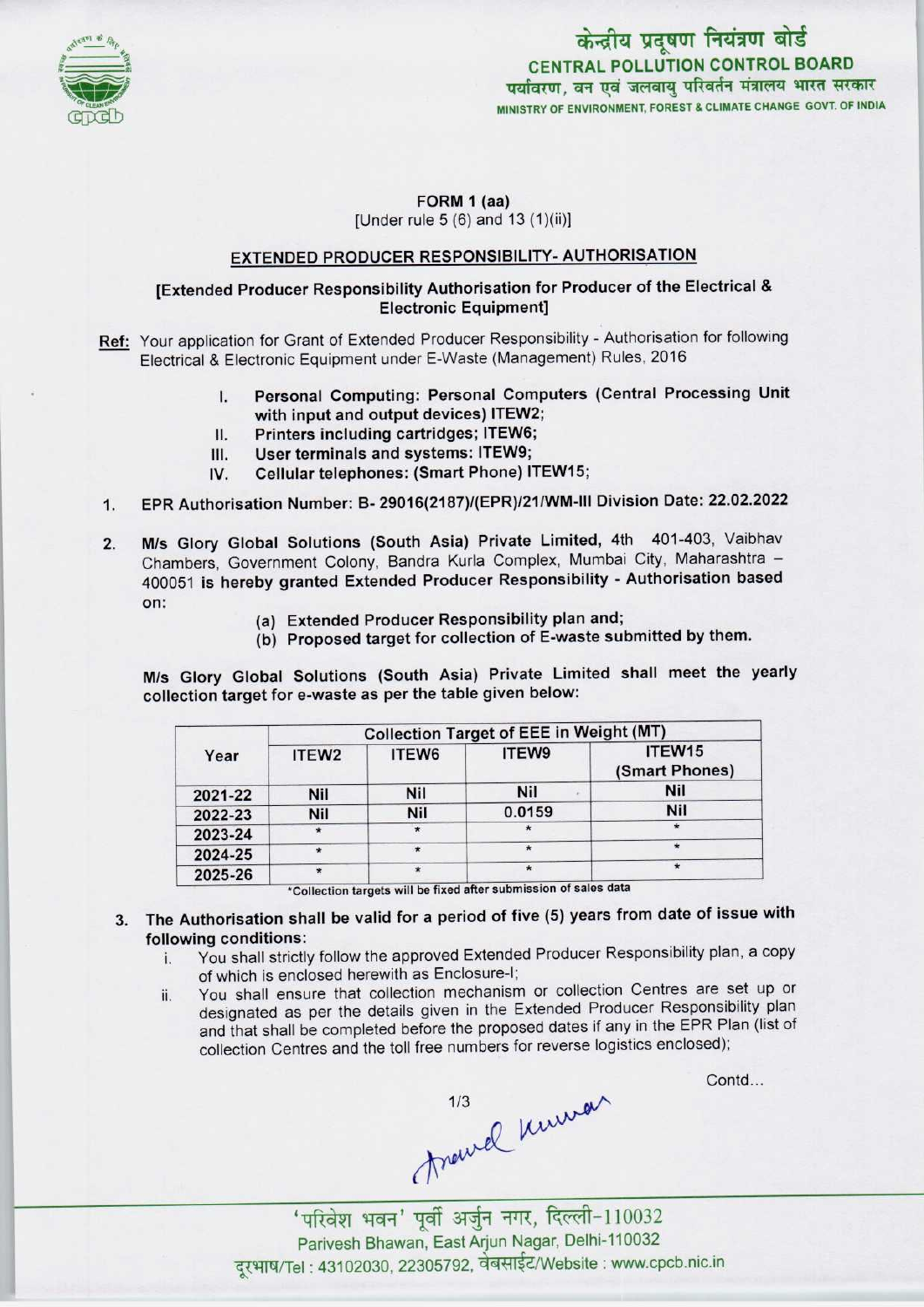

### From pre page...

- iii. You shall ensure that all the collected e-waste is channelized to recycler/ M/s Adlib You shall ensure that all the collected e-waste is channelized to recycler/ M/s Adlib<br>E-waste, Recycling, Plot no 433, HSIIDC, Barhi Phase - 1, Ganaur, Sonipat E-waste Recycling, Plot no 433, HSIIDC, Barhi Phase - 1, Ganaur, Sonipat<br>Haryana - 131101 and records shall be maintained at recycler/dismantler and your end; iv. You shall maintain records, in Form-2 of these Rules, of e-waste and make such
- records available for scrutiny by Central Pollution Control Board;
- iv. You shall maintain records, in Form-2 of these Rules, or e-matter and<br>records available for scrutiny by Central Pollution Control Board;<br>v. You shall file annual returns in Form-3 to the Central Pollution Control Board before 30th day of June following the financial year to which that returns relates.

# vi. General Terms & Conditions of the Authorisation:

- a. The authorisation shall comply with provisions of the Environment (Protection) Act, 1986 and the E-waste (Management) Rules,2016 made there under;
- b. The authorisation or its renewal shall be produced for inspection at the request of an officer authorised by the Central Pollution Control Board;
- c. Any change in the approved Extended Producer Responsibility plan should be informed to Central Pollution Control Board within 15 days on which decision shall be communicated by Central Pollution Control Board within sixty days;
- d. It is the duty of the authorised person to take prior permission of the Central Pollution Control Board to close down any collection centre/points or any other facility which are part of the EPR plan;
- e. An application for the renewal of authorisation shall be made as laid down in subrule (vi) of rule of 13(1) the E- Waste (Management) Rules, 2016;
- f. The Board reserves right to cancel/amend/revoke the authorisation at any time as per the policy of the Board or Government.

### vii. Additional Conditions: -

- a) That the applicant will submit annual sales data along with annual returns;
- b) That the applicant has to ensure that the addresses of collection points provided by them in their EPR Plan are correct and traceable and the collection
- points/centres are functional; c) That the applicant will submit revised application for grant of EPR Authorisation in case of applicant adding/changing PRO or changing its EPR Plan;

Contd...

 $2/3$ 

Avand Wuman